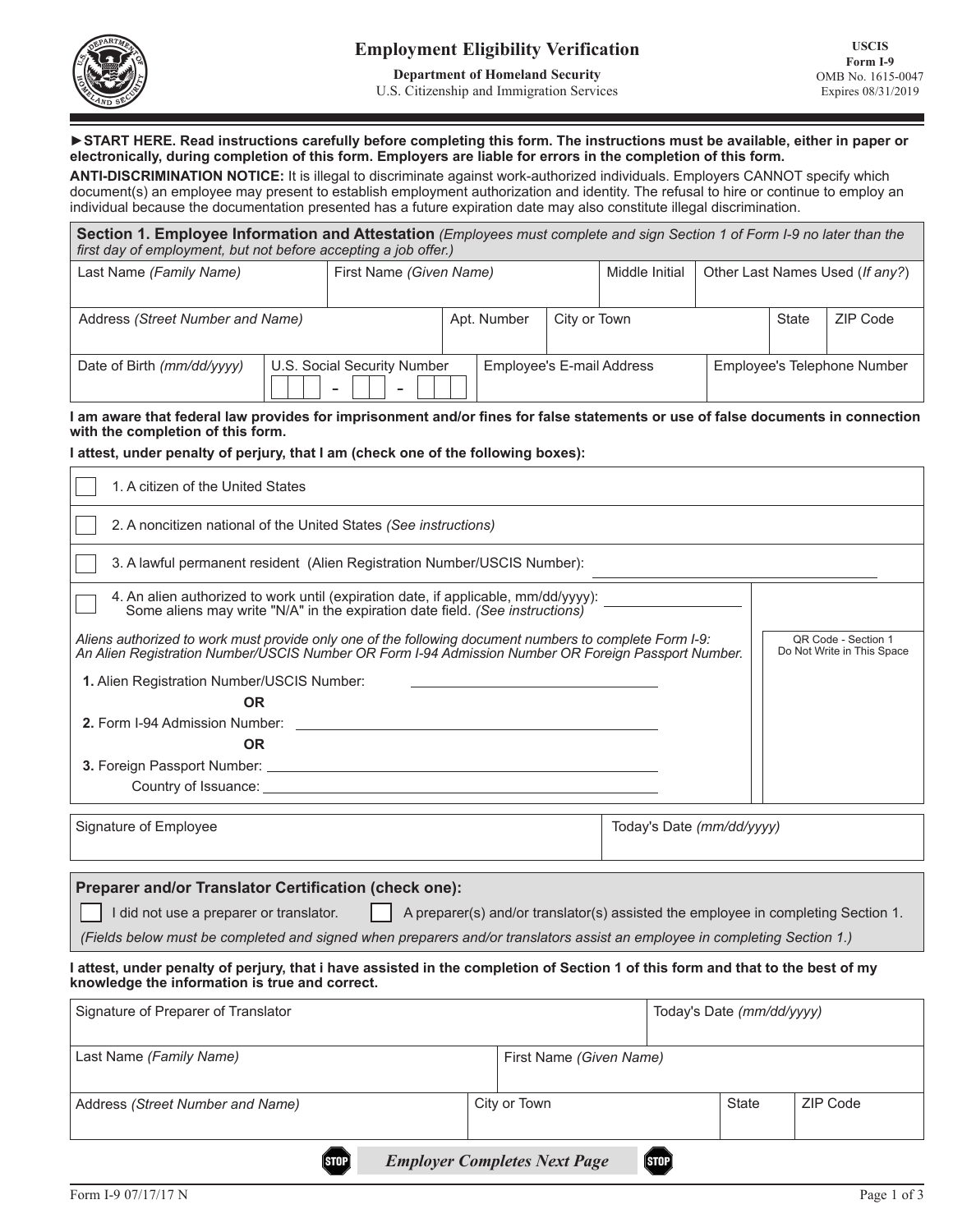

# **Employment Eligibility Verification**

### **Department of Homeland Security**

#### U.S. Citizenship and Immigration Services

| Section 2. Employer or Authorized Representative Review and Verification                                                                             |
|------------------------------------------------------------------------------------------------------------------------------------------------------|
| (Employers or their authorized representative must complete and sign Section 2 within 3 business days of the employee's first day of employment. You |
| must physically examine one document from list A OR a combination of one document from List B and one document from List C as listed on the "Lists   |
| of Acceptable Documents.")                                                                                                                           |

| <b>Employee Info from Section 1</b>                    | Last Name (Family Name)       | First Name (Given Name)              | M.I.                                  | Citizenship/Immigration Status            |  |
|--------------------------------------------------------|-------------------------------|--------------------------------------|---------------------------------------|-------------------------------------------|--|
| List A<br><b>Identity and Employment Authorization</b> | <b>OR</b>                     | List B<br><b>Identity</b>            | <b>AND</b>                            | List C<br><b>Employment Authorization</b> |  |
| Document Title                                         | Document Title                |                                      |                                       | <b>Document Title</b>                     |  |
| <b>Issuing Authority</b>                               | <b>Issuing Authority</b>      |                                      | <b>Issuing Authority</b>              |                                           |  |
| Document Number                                        | Document Number               |                                      | <b>Document Number</b>                |                                           |  |
| Expiration Date (if any)(mm/dd/yyyy)                   |                               | Expiration Date (if any)(mm/dd/yyyy) | Expiration Date (if any) (mm/dd/yyyy) |                                           |  |
| Document Title                                         | <b>Additional Information</b> |                                      |                                       | QR Code - Section 2 & 3                   |  |
| <b>Issuing Authority</b>                               |                               |                                      |                                       | Do Not Write in This Space                |  |
| Document Number                                        |                               |                                      |                                       |                                           |  |
| Expiration Date (if any)(mm/dd/yyyy)                   |                               |                                      |                                       |                                           |  |
| Document Title                                         |                               |                                      |                                       |                                           |  |
| <b>Issuing Authority</b>                               |                               |                                      |                                       |                                           |  |
| Document Number                                        |                               |                                      |                                       |                                           |  |
| Expiration Date (if any)(mm/dd/yyyy)                   |                               |                                      |                                       |                                           |  |

**Certification: I attest, under penalty of perjury, that (1) I have examined the document(s) presented by the above-named employee, (2) the above-listed document(s) appear to be genuine and to relate to the employee named, and (3) to the best of my knowledge the employee is authorized to work in the United States.**

| The employee's first day of employment (mm/dd/yyyy):<br>(See instructions for exemptions)                                                                                                                                                                         |  |                         |                                                     |  |                                               |                                                |              |                |  |
|-------------------------------------------------------------------------------------------------------------------------------------------------------------------------------------------------------------------------------------------------------------------|--|-------------------------|-----------------------------------------------------|--|-----------------------------------------------|------------------------------------------------|--------------|----------------|--|
| Signature of Employer or Authorized Representative                                                                                                                                                                                                                |  |                         | Today's Date (mm/dd/yyyy)                           |  |                                               | Title of Employer or Authorized Representative |              |                |  |
| Last Name of Employer or Authorized Representative                                                                                                                                                                                                                |  |                         | First Name of Employer or Authorized Representative |  |                                               | Employer's Business or Organization Name       |              |                |  |
| Employer's Business or Organization Address (Street Number and Name)                                                                                                                                                                                              |  | City or Town            |                                                     |  |                                               |                                                | <b>State</b> | ZIP Code       |  |
| <b>Employee Name from Section 1:</b>                                                                                                                                                                                                                              |  | Last Name (Family Name) |                                                     |  | First Name (Give Name)                        |                                                |              | Middle Initial |  |
| Section 3. Reverification and Rehires (To be completed and signed by employer or authorized representative.)                                                                                                                                                      |  |                         |                                                     |  |                                               |                                                |              |                |  |
| A. New Name (if applicable)                                                                                                                                                                                                                                       |  |                         |                                                     |  |                                               | <b>B.</b> Date of Rehire (if applicable)       |              |                |  |
| Last Name (Family Name)<br>First Name (Given Name)                                                                                                                                                                                                                |  |                         | Middle Initial                                      |  |                                               | Date (mm/dd/yyyy)                              |              |                |  |
| C. If the employee's previous grant of employment authorization has expired, provide the information for the document or receipt that establishes continuing<br>employment authorization in the space provided below.                                             |  |                         |                                                     |  |                                               |                                                |              |                |  |
| Document Title                                                                                                                                                                                                                                                    |  |                         | Document Number                                     |  |                                               | Expiration Date (if any) (mm/dd/yyyy)          |              |                |  |
| attest, under penalty of perjury, that to the best of my knowledge, this employee is authorized to work in the United States, and if the employee<br>presented document(s), the document(s) I have examined appear to be genuine and to relate to the individual. |  |                         |                                                     |  |                                               |                                                |              |                |  |
| Signature of Employer or Authorized Representative                                                                                                                                                                                                                |  |                         | Today's Date (mm/dd/yyyy)                           |  | Name of Employer or Authorized Representative |                                                |              |                |  |